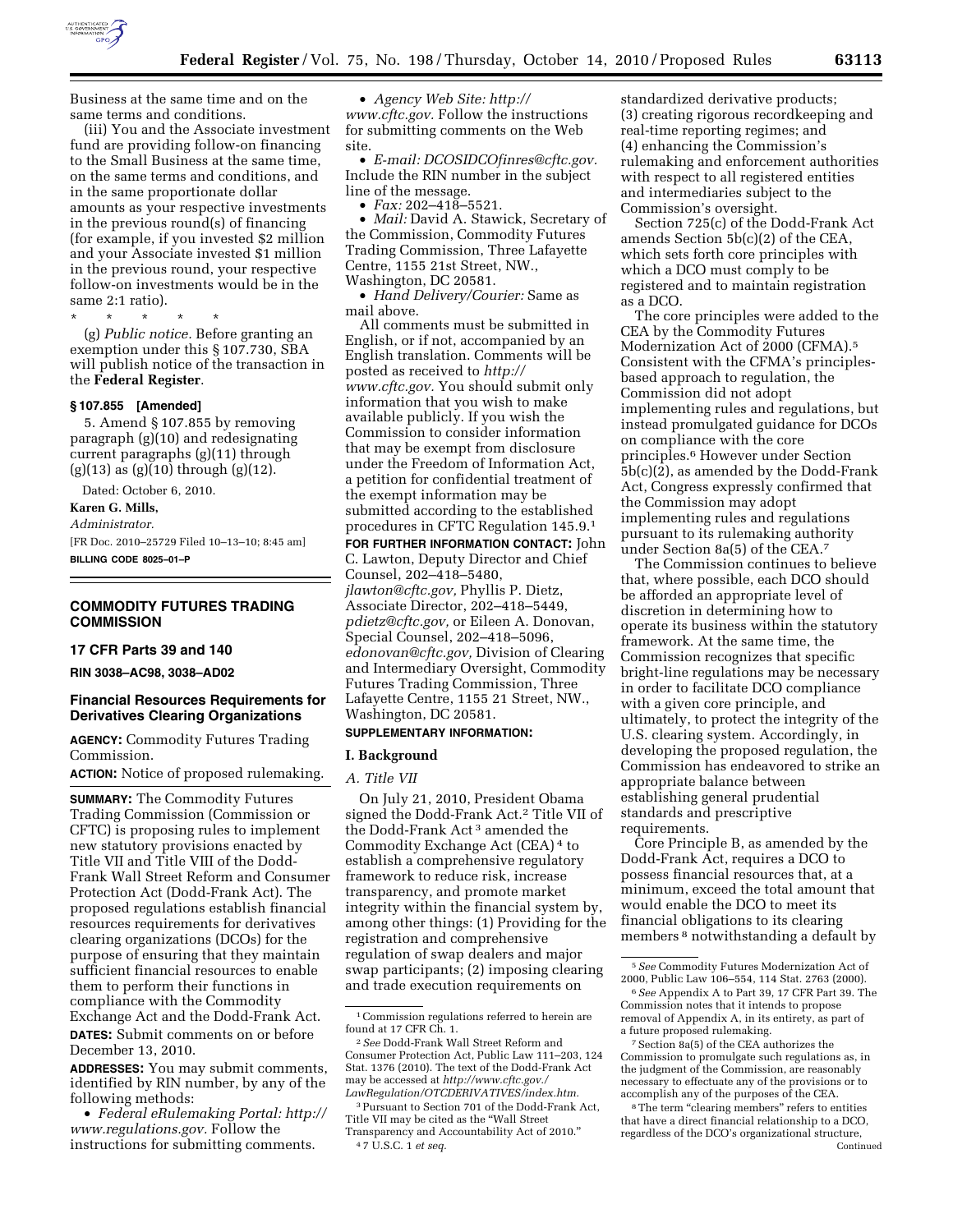the clearing member creating the largest financial exposure for the DCO in extreme but plausible market conditions; and enable the DCO to cover its operating costs for a period of 1 year, as calculated on a rolling basis. The Commission is proposing to adopt Regulation 39.11 to establish requirements that a DCO will have to meet in order to comply with Core Principle B.

#### *B. Title VIII*

Section 802(b) of the Dodd-Frank Act states that the purpose of Title VIII is to mitigate systemic risk in the financial system and to promote financial stability. Section 804 authorizes the Financial Stability Oversight Council (Council) to designate entities involved in clearing and settlement as systemically important.<sup>9</sup>

Section 805(a) of the Dodd-Frank Act allows the Commission to prescribe regulations for those DCOs that the Council has determined are systemically important. The Commission is also proposing to adopt some additional or enhanced requirements for systemically important DCOs (SIDCOs).

The Commission requests comment on all aspects of the proposed rules, as well as comment on the specific provisions and issues highlighted in the discussion below. The Commission further requests comment on an appropriate effective date for final rules, once adopted.

### **II. Proposed Regulations**

## *A. DCOs*

1. Amount of Financial Resources Required

As a central counterparty, a DCO must have sufficient financial resources to be able to withstand a potential default by one of its clearing members.10 In the event of a default, a DCO would continue to have obligations to the clearing members that are owed variation settlement payments and, therefore, the DCO must have sufficient liquid resources to meet those obligations in a timely fashion. Proposed Regulation 39.11(a)(1) would

require a DCO to maintain sufficient financial resources to meet its financial obligations to its clearing members notwithstanding a default by the clearing member creating the largest financial exposure for the DCO in extreme but plausible market conditions. This standard is consistent with the standard set forth in Core Principle B, and is also consistent with current international standards.11

There may be some instances in which one clearing member controls another clearing member or in which a clearing member is under common control with another clearing member. The Commission proposes to treat such affiliated clearing members as a single entity for purposes of determining the largest financial exposure because the default of one affiliate could have an impact on the ability of the other to meet its financial obligations to the DCO.12 However, to the extent that each affiliated clearing member is treated as a separate entity by the DCO, with separate capital requirements, separate guaranty fund obligations, and separate potential assessment liability, the Commission requests comment on whether a different approach might be warranted.

Separately, proposed Regulation 39.11(a)(2) would require a DCO to maintain sufficient financial resources to cover its operating costs for at least one year, calculated on a rolling basis. This standard is consistent with the standard set forth in amended Core Principle B. It is also consistent with established accounting standards, under which an entity's ability to continue as a going concern comes into question if there is evidence that the entity may be unable to continue to meet its obligations in the next 12 months without substantial disposition of assets outside the ordinary course of business, restructuring of debt, externally forced

12For example, the positions of each clearing member would be margined separately and would be stress tested separately. However, losses of each would be aggregated and gains would not offset losses.

revisions of its operations, or similar actions.13

#### 2. Types of Financial Resources

a. Default Resources

Proposed Regulation 39.11(b)(1) lists the types of financial resources that would be available to a DCO to satisfy the requirements of proposed Regulation 39.11(a)(1): (1) The margin of the defaulting clearing member; (2) the DCO's own capital; (3) the guaranty fund deposits of the defaulting clearing member and non-defaulting clearing members; (4) default insurance; (5) if permitted by the DCO's rules, potential assessments for additional guaranty fund contributions on non-defaulting clearing members; and (6) any other financial resource deemed acceptable by the Commission. A DCO would be able to request an informal interpretation from CFTC staff on whether or not a particular financial resource may be acceptable to the Commission.

In the event of a default by one of its clearing members, a DCO would first seize the margin of the defaulting clearing member. If the margin were insufficient to cure the default, the DCO might use its own capital to cover the shortfall. Currently, Commission regulations do not prescribe capital requirements for DCOs. The Commission invites comment on whether it should consider adopting such requirements and if so, what those requirements should be.

Clearing members also are typically required to maintain a deposit, in the form of cash and/or securities, in a guaranty fund, which may be used by the DCO to cover any loss sustained as a result of the failure of a clearing member to discharge its obligations to the DCO. In the event of a default, the DCO may draw on the defaulting clearing member's deposit to satisfy its counterparty obligations. If the deposit is insufficient, the DCO may draw on the guaranty fund deposits of nondefaulting clearing members.

In addition, a DCO may have an assessment power that allows it to demand additional funds from nondefaulting clearing members, up to a specified amount, if the guaranty fund has been exhausted. The size of a clearing member's potential assessment obligation is usually established by a formula set forth in the DCO's rules.

Unlike margin or a guaranty fund, assessment powers are not resources on

*i.e.,* whether or not the DCO is a membership organization. Clearing members include futures commission merchants (FCMs) that clear on behalf of customers or themselves, and non-FCMs that clear solely on behalf of themselves. *See also* the definition of the term "clearing member" in CFTC Regulation 1.3(c).

<sup>9</sup>Commission staff has been engaged in discussions with staff of other members of the Council concerning which entities might qualify.

<sup>10</sup>Each DCO determines for itself what constitutes a ''default,'' but generally a clearing member is considered to be in default when it fails to fulfill any obligation to the DCO.

<sup>11</sup> In November 2004, the Task Force on Securities Settlement Systems, jointly established by the Committee on Payment and Settlement Systems (CPSS) of the central banks of the Group of Ten countries and the Technical Committee of the International Organization of Securities Commissions (IOSCO), issued its Recommendations for Central Counterparties. Under Recommendation 5, a central counterparty must maintain sufficient financial resources to withstand, at a minimum, a default by the participant to which it has the largest exposure in extreme but plausible market conditions. However, the Commission notes that CPSS and IOSCO are currently reviewing this standard and it may be revised.

<sup>13</sup>*See* American Institute of Certified Public Accountants Auditing Standards Board Statement of Auditing Standards No. 59, The Auditor's Consideration of an Entity's Ability to Continue as a Going Concern, as amended.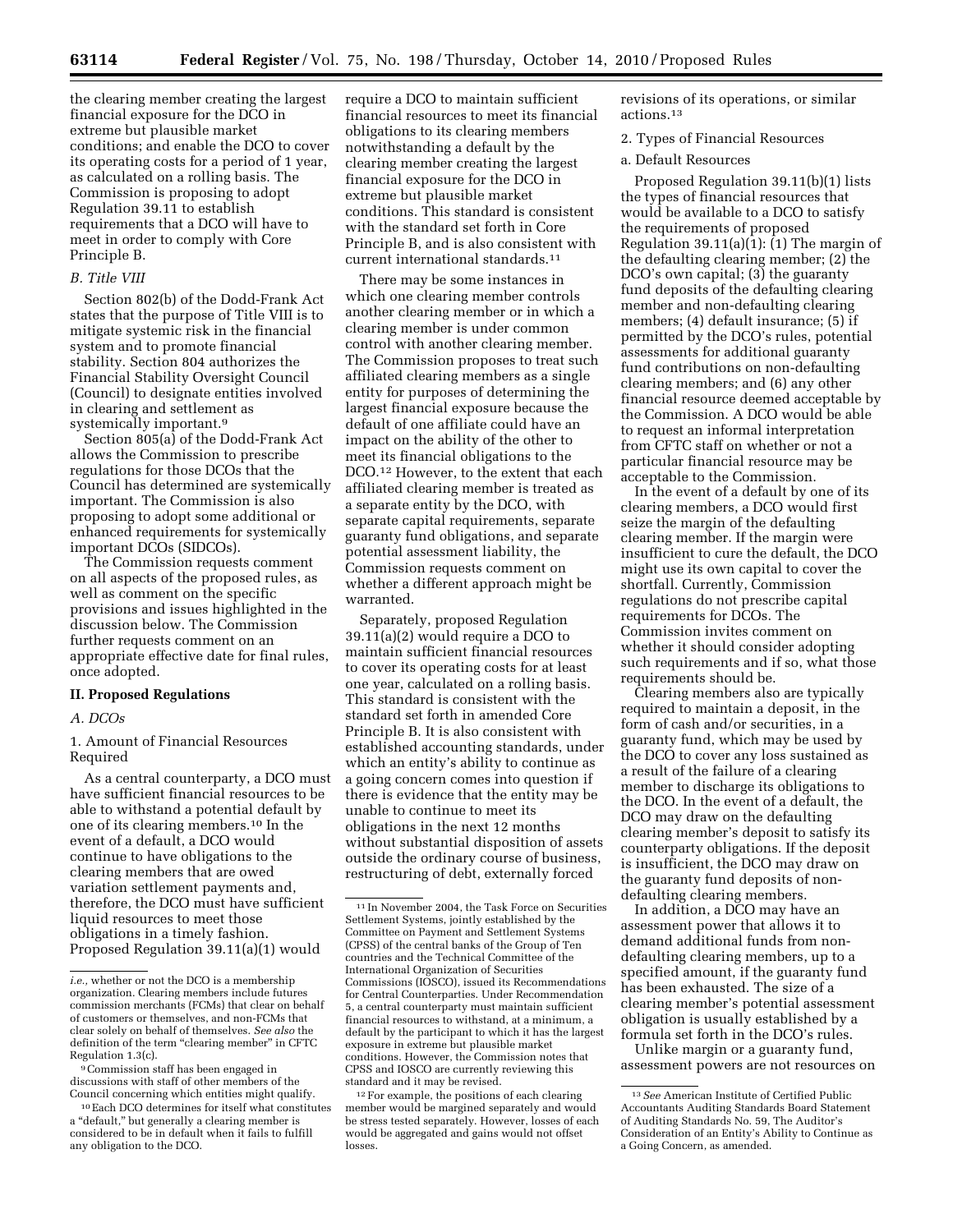hand but a promise to pay. A clearing member, however, may have a strong financial incentive to pay an assessment. If a clearing member failed to pay its assessment obligation, that failure would be treated as a default and the clearing member would be subject to liquidation of its positions and forfeiture of the margin in its proprietary account. Thus, in addition to a potential general interest in maintaining the viability of the DCO going forward, a non-defaulting clearing member may have a specific incentive to pay an assessment depending on the size and profitability of its positions and the margin on deposit relative to the size of the assessment.

No U.S. futures clearinghouse has ever had to exercise its assessment power. In light of the apparent low probability of a default of such magnitude as to require assessments, the use of assessment power as a backstop rather than increasing the size of guaranty funds seems to have been an efficient allocation of capital. The growth in clearing of swaps, however, creates new risks that the Commission must evaluate.

The Commission is proposing that DCOs put rules and procedures in place to ensure timely payment of assessments by clearing members. First, each DCO must require its clearing members to have the ability to meet an assessment within the time frame of a normal variation settlement cycle. Second, each DCO must monitor, on a continual basis, each clearing member's financial and operational capacity to pay potential assessments.

As discussed below, the Commission is proposing to limit the degree to which assessment powers may be considered to be an available financial resource. The Commission invites comment on whether these limits and requirements are appropriate. More generally, the Commission is also seeking comment on whether assessment powers should be considered to be a financial resource available to satisfy the requirements of proposed Regulation 39.11(a)(1).

# b. Operating Resources

Proposed Regulation 39.11(b)(2) lists the types of financial resources that would be available to a DCO to satisfy the requirements of proposed Regulation 39.11(a)(2): (1) The DCO's own capital; and (2) any other financial resource deemed acceptable by the Commission. A DCO would be able to request an informal interpretation from CFTC staff on whether or not a particular financial resource may be acceptable to the Commission. The Commission invites commenters to

recommend particular financial resources, and explain the basis, for inclusion in the final regulation. In this regard, the Commission notes that the proposed rule does not specify that a DCO must hold equity capital. The Commission requests comment on whether such a provision would be appropriate.

# c. Allocation of Resources

Proposed Regulation 39.11(b)(3) would allow a DCO to allocate a financial resource, in whole or in part, to satisfy the requirements of either proposed Regulation 39.11(a)(1) (default risk) or proposed Regulation 39.11(a)(2) (operating costs), but not both, and only to the extent the use of that financial resource is not otherwise limited by the CEA, Commission regulations, the DCO's rules, or any contractual arrangements to which the DCO is a party. In the event that a default would force a DCO to cease operations, the DCO would need sufficient financial resources to cover the default and conduct an orderly wind down of its business.

3. Computation of the Financial Resources Requirement

Proposed Regulation 39.11(c)(1) would require a DCO to perform stress testing on a monthly basis in order to make a reasonable calculation of the financial resources it needs to meet the requirements of proposed Regulation 39.11(a)(1). In the first instance, the DCO would have reasonable discretion in determining the methodology it uses to make the calculation.14 Because effective stress testing involves a great deal of judgment, the Commission is not proposing that DCOs test a particular scenario. Rather, the proposed regulation requires DCOs to take into account both historical data and hypothetical situations. (By definition, a stress test using only historical data would never cover a market move setting a new record.) Within those guidelines, DCOs would have discretion in selecting scenarios, subject to Commission review.

The Commission would review the methodology and require changes as appropriate. The methodology must address any unique risks associated with particular products, such as the jump to default risk and compounding effects of credit default swaps.

Because of the comprehensive nature of the stress tests required for

determining the size of the financial resources package, the Commission is proposing that these tests be conducted monthly. As will be discussed in a later rulemaking,15 the Commission is likely to require more frequent stress testing in connection with DCO risk management programs. Such tests would be conducted for different purposes and might use different inputs. The Commission requests comment on whether monthly tests are appropriate for purposes of calculating required financial resources.

Proposed Regulation 39.11(c)(2) would require a DCO to make a reasonable calculation each month of the financial resources it needs to meet the requirements of proposed Regulation 39.11(a)(2). In the first instance, the DCO would have reasonable discretion in determining the methodology it uses to make the calculation. However, the Commission may review the methodology and require changes as appropriate.

# 4. Valuation of Financial Resources

Proposed Regulation 39.11(d)(1) would require a DCO, no less frequently than monthly, to calculate the current market value of each financial resource used to meet its obligations under proposed Regulation 39.11(a). A DCO would be required to perform the valuation at other times as appropriate, because market values may fluctuate and proposed Regulation 39.11(a) requires the DCO to be able to meet its obligations on a rolling basis. When valuing a financial resource, a DCO would be required to reduce the value, as appropriate, to reflect any market or credit risk specific to that particular resource, *i.e.,* apply a haircut. The Commission would permit each DCO to exercise its discretion in determining the applicable haircuts. However, such haircuts would have to be evaluated on a quarterly basis, would be subject to Commission review, and would have to be acceptable to the Commission.

Notwithstanding a DCO's general discretion in applying haircuts, proposed Regulation 39.11(d)(2)(i) would require a 30 percent haircut on the value of a DCO's assessment power. This is because in the event of a default, the defaulting clearing member would not be able to pay its assessment and other clearing members might also be unable or unwilling to pay. Based on the significant percentage of total margin that may be attributable to a few of the largest clearing members, failure to pay

<sup>14</sup>This is consistent with DCO Core Principle A, which gives a DCO "reasonable discretion in establishing the manner in which it complies with the core principles.'' *See* Section 5b(c)(2)(A) of the CEA, 7 U.S.C. 7a–1(c)(2)(A).

<sup>15</sup>The Commission will propose, at a later time, additional regulations to implement Core Principle D (risk management).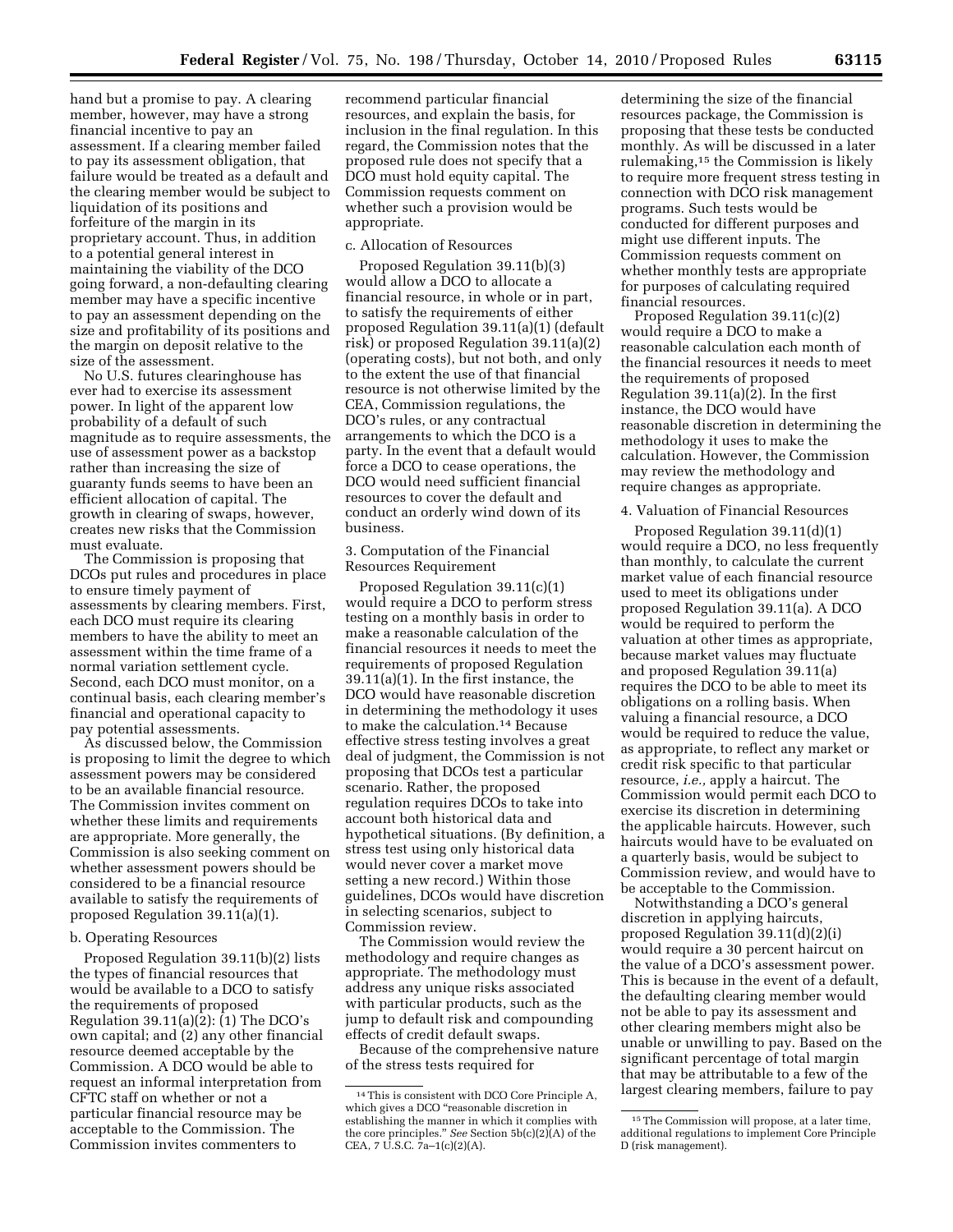assessments could approach the 30 percent level. The Commission invites comment on whether this proposed valuation of assessments is appropriate.

To further increase the likelihood that the DCO will have resources immediately available to meet a default, the Commission is proposing that, in calculating the financial resources available to meet its obligations, a DCO may only count the value of assessments, after the haircut, to meet up to 20 percent of the resources requirement generated by the stress testing. The Commission requests comment on this restriction.

### 5. Liquidity of Financial Resources

In assessing the adequacy of a DCO's financial resources, the liquidity of resources must be considered. For example, the time span of an intra-day settlement cycle (from the time positions are marked to market until the time clearing members are required to pay) may be only a few hours. In the event of a clearing member defaulting on a payment to the DCO during the intra-day settlement cycle, the DCO would need access to liquid assets easily convertible to cash. DCOs often use committed lines of credit to provide this liquidity.

Proposed Regulation 39.11(e)(1) would require a DCO to have financial resources sufficiently liquid to enable the DCO to fulfill its obligations as a central counterparty during a one-day settlement cycle.

In particular, the proposed regulations would require a DCO to have sufficient capital in the form of cash to cover the average daily settlement variation pay per clearing member over the last fiscal quarter. For purposes of this calculation, if a clearing member had pays in both its house and customer accounts, the amount would be the sum of the two pays. If the clearing member had a pay in its house account and a collect in its customer account, the amount would be that of the house pay. If the clearing member had collects in both of its accounts, that day's variation settlement would not be included in the calculation. The DCO would be permitted to take into account a committed line of credit or similar facility for the purpose of meeting the remainder of the liquidity requirement.

The Commission requests comment on the proposed liquidity standards. In particular, the Commission requests comment on whether the liquidity requirement should cover more than a one-day cycle. The Commission also requests comment on what standards might be applicable to lines of credit. For example, should the Commission

require that there be a diversified set of providers or that a line of credit have same-day drawing rights?

Proposed Regulation 39.11(e)(2) would require DCOs to maintain unencumbered liquid financial assets in the form of cash or highly liquid securities, equal to six months' operating costs. The Commission believes that having six months' worth of unencumbered liquid financial assets would give a DCO time to liquidate the remaining financial assets it would need to continue operating for the last six months of the required one-year period. If a DCO does not have six months' worth of unencumbered liquid financial assets, it may use a committed line of credit or similar facility to satisfy this requirement.

The Commission notes that a committed line of credit or similar facility is not listed in proposed Regulations  $39.11(b)(1)$  or  $39.8(b)(2)$  as a financial resource available to a DCO to satisfy the requirements of proposed Regulations 39.11(a)(1) and 39.11(a)(2), respectively. A DCO may only use a committed line of credit or similar facility to meet the liquidity requirements set forth in proposed Regulations 39.11(e)(1) and 39.11(e)(2).

To the extent that a DCO relies on a guaranty fund, adequate liquidity is crucial. To address liquidity concerns, proposed Regulation 39.11(e)(3) provides that: (i) Assets in a guaranty fund must have minimal credit, market, and liquidity risks and must be readily accessible on a same-day basis, (ii) cash balances must be invested or placed in safekeeping in a manner that bears little or no principal risk, and (iii) letters of credit are not a permissible asset for a guaranty fund.

#### 6. Reporting Requirements

Under proposed Regulation 39.11(f)(1), at the end of each fiscal quarter, or at any time upon Commission request, a DCO would be required to report to the Commission: (i) The amount of financial resources necessary to meet the requirements set forth in the regulation; and (ii) the value of each financial resource available to meet those requirements. The DCO would have to include with its report a financial statement, including the balance sheet, income statement, and statement of cash flows, of the DCO or its parent company (if the DCO does not have an independent financial statement and the parent company's financial statement is prepared on a consolidated basis). If one of the financial resources a DCO is using to meet the regulation's requirements is a guaranty fund, the DCO would also have to report the value of each individual clearing member's guaranty fund deposit.

Proposed Regulation 39.11(f)(2) requires a DCO to provide the Commission with sufficient documentation that explains both the methodology it used to calculate its financial requirements and the basis for its determinations regarding valuation and liquidity. The DCO also must provide copies of any agreements establishing or amending a credit facility, insurance coverage, or other arrangement that evidences or otherwise supports its conclusions. The sufficiency of the documentation would be determined by the Commission in its sole discretion.

A DCO would have 17 business days16 from the end of the fiscal quarter to file its report, but would also be able to request an extension of time from the Commission.

#### *B. SIDCOs*

As DCOs, SIDCOs would remain subject to the requirements of Title VII and the regulations thereunder, except to the extent the Commission promulgated higher standards pursuant to Title VIII. With regard to Core Principle B, the Commission is proposing higher standards in two respects, as described below.

# 1. Amount of Financial Resources Required

Because the failure of a SIDCO to meet its obligations would have a greater impact on the financial system than the failure of other DCOs, the Commission is proposing that SIDCOs be required to meet a higher standard. Specifically, proposed Regulation 39.29(a) would require a SIDCO to maintain sufficient financial resources to meet its financial obligations to its clearing members notwithstanding a default by the two clearing members creating the largest combined financial exposure for the SIDCO in extreme but plausible market conditions.

A fundamental premise of the Dodd-Frank Act is that more over-the-counter (OTC) products must be brought into the cleared environment. Although no U.S. futures clearinghouse has ever had more than one clearing member default at a time, the size and complexity of the OTC derivatives markets may increase the chance that more than one clearing member could default simultaneously. Consequently, the Commission has determined that SIDCOs should be

<sup>16</sup>This filing deadline is consistent with the deadline imposed on FCMs for the filing of monthly financial reports. *See* 17 CFR 1.10(b).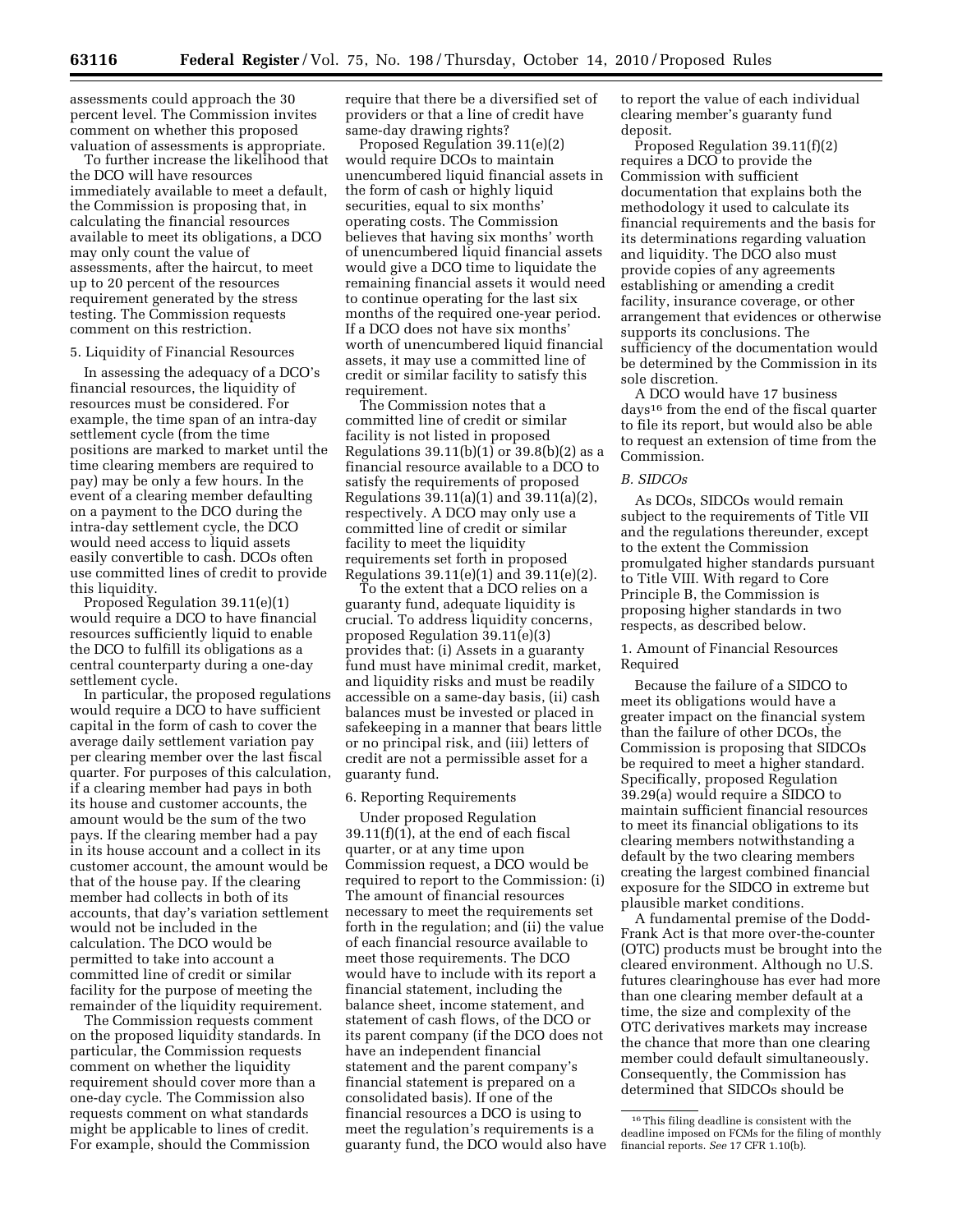subject to regulations that increase their ability to contain the effects of such defaults.

# 2. Valuation of Financial Resources

In order to add another layer of protection for SIDCOs, proposed Regulation 39.29(b) would require that a SIDCO may not count the value of assessments to meet the obligations arising from a default by the clearing member creating the single largest financial exposure. This means that a SIDCO would be required to hold a greater percentage of its financial resources in margin and the guaranty fund than a DCO that is not a SIDCO.

However, because the Commission believes that assessment powers can be a capital efficient means of providing a back-up source of funding, the Commission is proposing to permit SIDCOs to count the value of assessments, after the 30 percent haircut, to meet up to 20 percent of the obligations arising from a default by the clearing member creating the second largest financial exposure. This is the standard proposed for non-systemically important DCOs in connection with the largest potential exposure.

The Commission requests comment on the proposed higher standards for SIDCOs. In particular, the Commission requests comment on the potential competitive effects of imposing higher standards on a subset of DCOs.

#### **III. Technical Amendments**

Proposed Regulation 140.94 would allow the Commission to delegate the authority to perform certain functions that are reserved to the Commission under proposed Regulation 39.11. Specifically, the Director of the Division of Clearing and Intermediary Oversight would be given the authority to deem a financial resource acceptable under proposed Regulations 39.11(b)(1)(vi) and (b)(2)(ii); to review methodology and require changes under proposed Regulations  $39.11(c)(1)$  and  $(c)(2)$ ; to request information under proposed Regulation  $39.11(f)(1)$ ; and to grant an extension of the filing deadline for financial reports in accordance with proposed Regulation 39.11(f)(4).

## **IV. Related Matters**

#### *A. Regulatory Flexibility Act*

The Regulatory Flexibility Act (RFA) requires that agencies consider whether the rules they propose will have a significant economic impact on a substantial number of small entities and, if so, provide a regulatory flexibility analysis respecting the

impact.17 The rules proposed by the Commission will affect only DCOs (some of which will be designated as SIDCOs). The Commission has previously established certain definitions of ''small entities'' to be used by the Commission in evaluating the impact of its regulations on small entities in accordance with the RFA.18 The Commission has previously determined that DCOs are not small entities for the purpose of the RFA.19 Accordingly, the Chairman, on behalf of the Commission, hereby certifies pursuant to 5 U.S.C. 605(b) that the proposed rules will not have a significant economic impact on a substantial number of small entities.

### *B. Paperwork Reduction Act*

An agency may not conduct or sponsor, and a person is not required to respond to, a collection of information unless it displays a currently valid control number. OMB has not yet assigned a control number to the new collection. The Paperwork Reduction Act of 1995 (PRA)<sup>20</sup> imposes certain requirements on Federal agencies (including the Commission) in connection with their conducting or sponsoring any collection of information as defined by the PRA. This proposed rulemaking would result in new collection of information requirements within the meaning of the PRA. The Commission therefore is submitting this proposal to the Office of Management and Budget (OMB) for review. If adopted, responses to this collection of information would be mandatory. The Commission will protect proprietary information according to the Freedom of Information Act and 17 CFR Part 145, ''Commission Records and Information.'' In addition, section 8(a)(1) of the CEA strictly prohibits the Commission, unless specifically authorized by the CEA, from making public "data and information" that would separately disclose the business transactions or market positions of any person and trade secrets or names of customers.'' The Commission is also required to protect certain information contained in a government system of records according to the Privacy Act of 1974, 5 U.S.C. 552a.

1. Information Provided by Reporting Entities/Persons

The proposed regulations require each respondent to file information with the

18 47 FR 18618 (Apr. 30, 1982).

Commission on a quarterly basis, which would result in four annual responses per respondent. Commission staff estimates that each respondent would expend 10 hours to prepare each filing required under the proposed regulations. Commission staff estimates that it would receive filings from 12 respondents annually. Accordingly the burden in terms of hours would in the aggregate be 40 hours annually per respondent and 480 hours annually for all respondents.

Commission staff estimates that respondents could expend up to \$1,840 annually, based on an hourly wage rate of \$46, to comply with the proposed regulations. This would result in an aggregated cost of \$22,080 per annum (12 respondents  $\times$  \$1,840).

## 2. Information Collection Comments

The Commission invites the public and other federal agencies to comment on any aspect of the reporting and recordkeeping burdens discussed above. Pursuant to 44 U.S.C. 3506(c)(2)(B), the Commission solicits comment in order to: (i) Evaluate whether the proposed collection of information is necessary for the proper performance of the functions of the Commission, including whether the information will have practical utility; (ii) evaluate the accuracy of the Commission's estimate of the burden of the proposed collection of information; (iii) determine whether there are ways to enhance the quality, utility, and clarity of the information to be collected; and (iv) minimize the burden of the collection of information on those who are to respond, including through the use of automated collection techniques or other forms of information technology.

Comments may be submitted directly to the Office of Information and Regulatory Affairs, by fax at (202) 395– 6566 or by e-mail at *[OIRAsubmissions@omb.eop.gov.](mailto:OIRAsubmissions@omb.eop.gov)* Please provide the Commission with a copy of submitted comments so that all comments can be summarized and addressed in the final rule preamble. Refer to the Addresses section of this notice of proposed rulemaking for comment submission instructions to the Commission. A copy of the supporting statements for the collections of information discussed above may be obtained by visiting RegInfo.gov. OMB is required to make a decision concerning the collection of information between 30 and 60 days after publication of this document in the Federal Register. Therefore, a comment is best assured of having its full effect if OMB receives it within 30 days of publication.

<sup>17</sup> 5 U.S.C. 601 *et seq.* 

<sup>19</sup>*See* 66 FR 45605, 45609 (August 29, 2001).

<sup>20</sup> 44 U.S.C. 3501 *et seq.*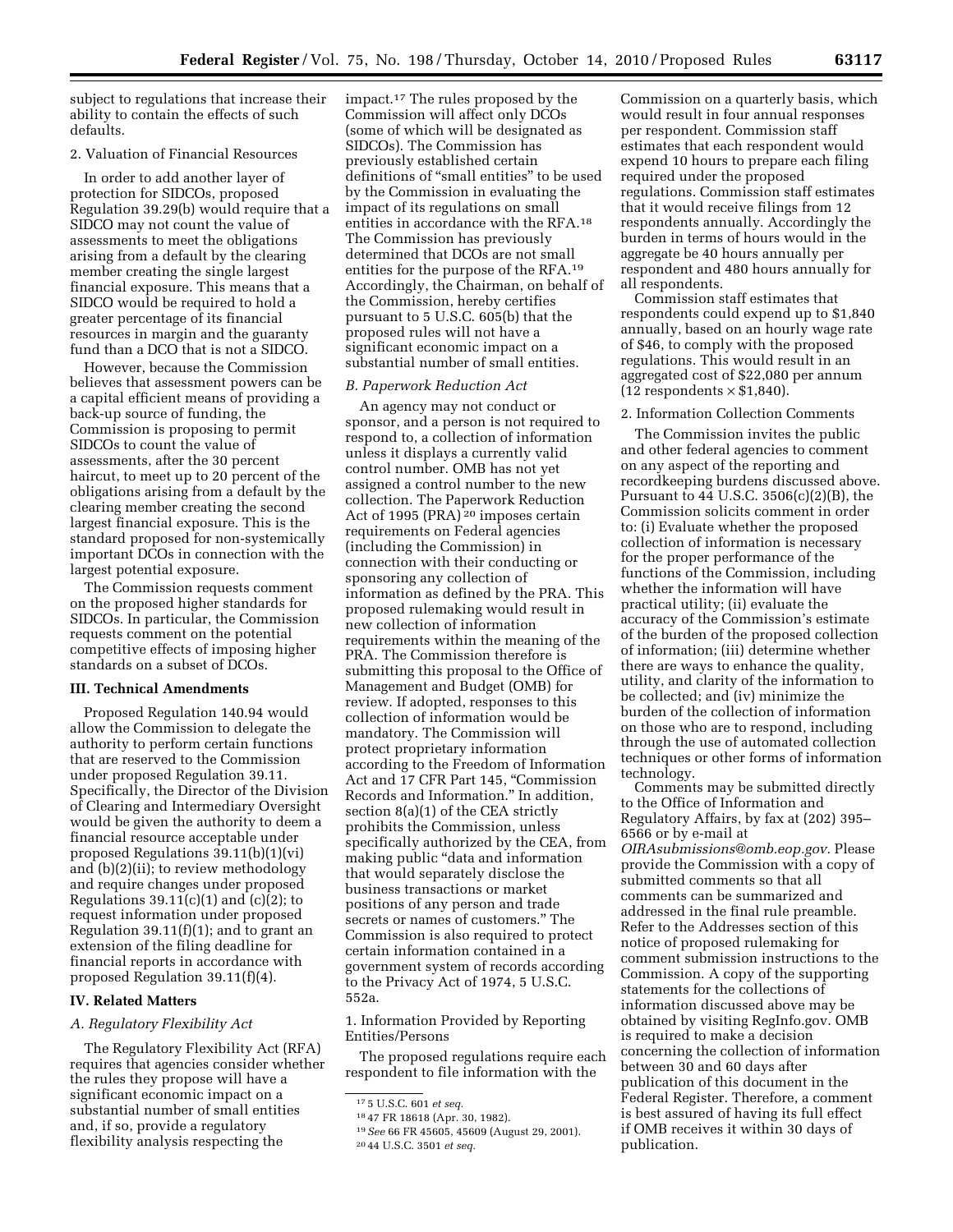## *C. Cost-Benefit Analysis*

Section 15(a) of the CEA requires that the Commission, before promulgating a regulation under the CEA or issuing an order, consider the costs and benefits of its action. By its terms, Section 15(a) does not require the Commission to quantify the costs and benefits of a new regulation or determine whether the benefits of the rule outweigh its costs. Rather, Section 15(a) simply requires the Commission to ''consider the costs and benefits'' of its action.

Section 15(a) further specifies that costs and benefits shall be evaluated in light of the following considerations: (1) Protection of market participants and the public; (2) efficiency, competitiveness, and financial integrity of futures markets; (3) price discovery; (4) sound risk management practices; and (5) other public interest considerations. Accordingly, the Commission could, in its discretion, give greater weight to any one of the five considerations and could, in its discretion, determine that, notwithstanding its costs, a particular regulation was necessary or appropriate to protect the public interest or to effectuate any of the provisions or to accomplish any of the purposes of the CEA.

The Commission has evaluated the costs and benefits of the proposed regulations in light of the specific considerations identified in Section 15(a) of the CEA, as follows:

1. *Protection of market participants and the public.* The proposed regulations would require DCOs to continually assess and monitor the adequacy of their financial resources under standards established by the Commission. This would further the goal of avoiding market disruptions and financial losses to market participants and the general public.

2. *Efficiency and competition.* The proposed regulations would promote financial strength and stability, thereby fostering efficiency and a greater ability to compete in the broader financial markets. The proposed regulations would reward efficiency insofar as DCOs that operate efficiently would have lower operating costs and therefore would require fewer resources to comply with the regulations.

3. *Financial integrity of futures markets and price discovery.* The proposed regulations are designed to ensure that DCOs can sustain their market operations and meet their financial obligations to market participants, thus contributing to the financial integrity of the futures and options markets as a whole. This, in

turn, further supports the price discovery and risk transfer functions of such markets.

4. *Sound risk management practices.*  The proposed regulations, by setting specific standards with respect to how DCOs should assess, monitor, and report the adequacy of their financial resources, would contribute to their maintenance of sound risk management practices and further the goal of minimizing systemic risk.

5. *Other public considerations.* As highlighted by recent events in the global credit markets, maintaining sufficient financial resources is a critical aspect of any financial entity's risk management system, and ultimately contributes to the goal of stability in the broader financial markets. Therefore, the Commission believes it is prudent to include financial resources requirements for entities applying to become or operating as DCOs.

Accordingly, after considering the five factors enumerated in the CEA, the Commission has determined to propose the regulations set forth below.

### **List of Subjects in 17 CFR Parts 39 and 140**

Commodity futures, Reporting and recordkeeping requirements.

For the reasons stated in the preamble, the Commission proposes to amend 17 CFR parts 39 and 140 as follows:

# **PART 39—DERIVATIVES CLEARING ORGANIZATIONS**

1. The authority citation for part 39 is revised to read as follows:

**Authority:** 7 U.S.C. 7a–1 as amended by Pub. L. 111–203, 124 Stat. 1376.

2. Add § 39.11 to read as follows:

#### **§ 39.11 Financial resources requirements.**

(a) *General rule.* A derivatives clearing organization shall maintain financial resources sufficient to cover its exposures with a high degree of confidence and to enable it to perform its functions in compliance with the core principles set out in section 5b of the Act. A derivatives clearing organization shall identify and adequately manage its general business risks and hold sufficient liquid resources to cover potential business losses that are not related to clearing members' defaults, so that the derivatives clearing organization can continue to provide services as an ongoing concern. Financial resources shall be considered sufficient if their value, at a minimum, exceeds the total amount that would:

(1) Enable the derivatives clearing organization to meet its financial obligations to its clearing members notwithstanding a default by the clearing member creating the largest financial exposure for the derivatives clearing organization in extreme but plausible market conditions; *Provided that* if a clearing member controls another clearing member or is under common control with another clearing member, the affiliated clearing members shall be deemed to be a single clearing member for purposes of this provision; and

(2) Enable the derivatives clearing organization to cover its operating costs for a period of at least one year, calculated on a rolling basis.

(b) *Types of financial resources.* (1) Financial resources available to satisfy the requirements of paragraph (a)(1) may include:

(i) Margin of a defaulting clearing member;

(ii) The derivatives clearing organization's own capital;

(iii) Guaranty fund deposits;

(iv) Default insurance;

(v) Potential assessments for additional guaranty fund contributions, if permitted by the derivatives clearing organization's rules; and

(vi) Any other financial resource deemed acceptable by the Commission.

(2) Financial resources available to satisfy the requirements of paragraph

(a)(2) may include:

(i) The derivatives clearing organization's own capital; and

(ii) Any other financial resource deemed acceptable by the Commission.

(3) A financial resource may be allocated, in whole or in part, to satisfy the requirements of either paragraph  $(a)(1)$  or paragraph  $(a)(2)$ , but not both paragraphs, and only to the extent the use of such financial resource is not otherwise limited by the Act, Commission regulations, the derivatives clearing organization's rules, or any contractual arrangements to which the derivatives clearing organization is a party.

(c) *Computation of financial resources requirement.* (1) A derivatives clearing organization shall, on a monthly basis, perform stress testing that will allow it to make a reasonable calculation of the financial resources needed to meet the requirements of paragraph (a)(1). The derivatives clearing organization shall have reasonable discretion in determining the methodology used to compute such requirements, provided that the methodology must take into account both historical data and hypothetical scenarios. The Commission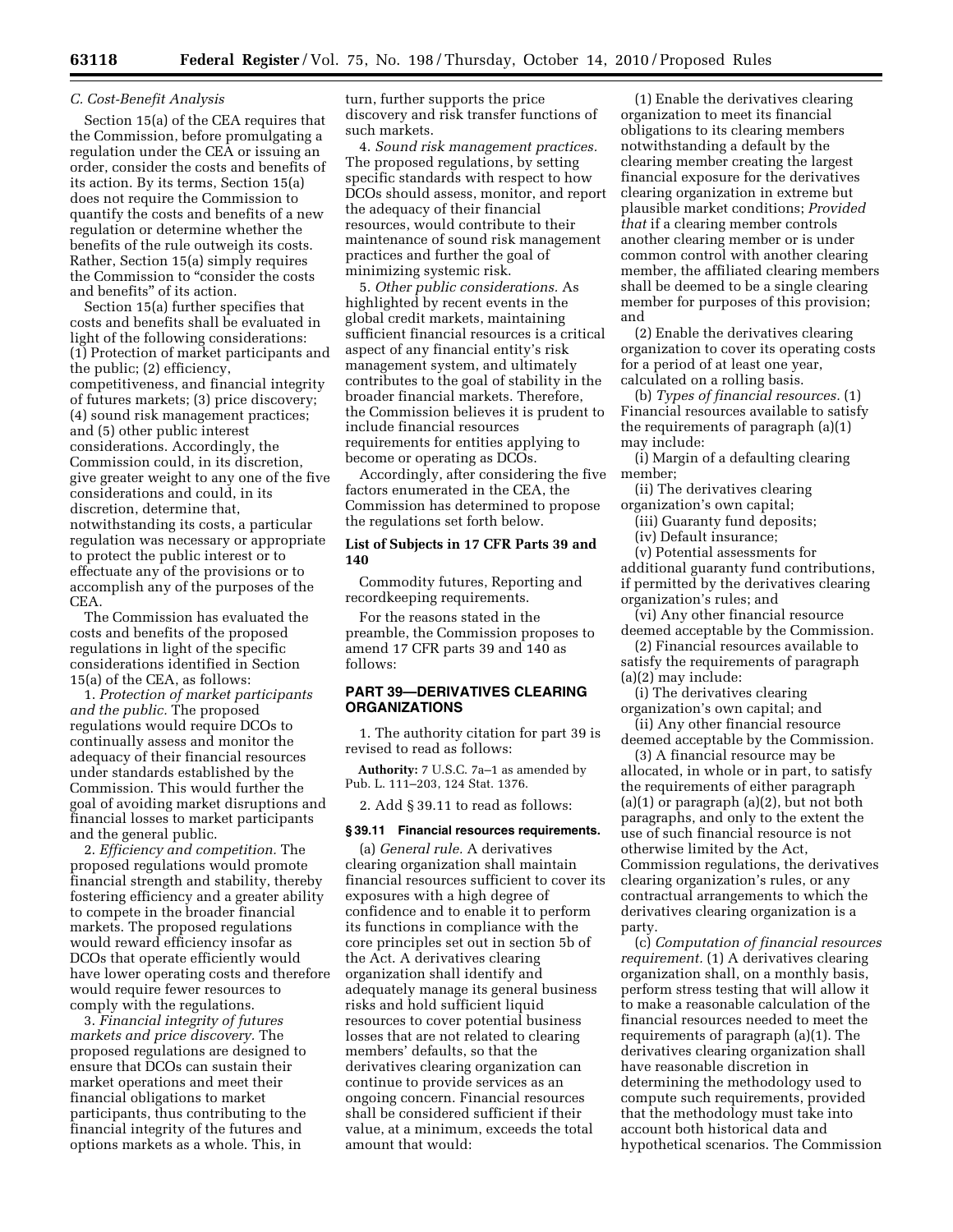may review the methodology and require changes as appropriate.

(2) A derivatives clearing organization shall, on a monthly basis, make a reasonable calculation of its projected operating costs over a 12-month period in order to determine the amount needed to meet the requirements of paragraph (a)(2) of this section. The derivatives clearing organization shall have reasonable discretion in determining the methodology used to compute such projected operating costs. The Commission may review the methodology and require changes as appropriate.

(d) *Valuation of financial resources.*  (1) At appropriate intervals, but not less than monthly, a derivatives clearing organization shall compute the current market value of each financial resource used to meet its obligations under paragraph (a) of this section. Reductions in value to reflect market and credit risk (haircuts) shall be applied as appropriate and evaluated on a monthly basis.

(2) If assessments for additional guaranty fund contributions are permitted by the derivatives clearing organization's rules, in calculating the financial resources available to meet its obligations under paragraph (a)(1) of this section:

(i) The derivatives clearing organization shall have rules requiring that its clearing members have the ability to meet an assessment within the time frame of a normal variation settlement cycle;

(ii) The derivatives clearing organization shall monitor, on a continual basis, the financial and operational capacity of its clearing members to meet potential assessments;

(iii) The derivatives clearing organization shall apply a 30 percent haircut to the value of potential assessments, and

(iv) The derivatives clearing organization shall only count the value of assessments, after the haircut, to meet up to 20 percent of those obligations.

(e) *Liquidity of financial resources.*  (1) The derivatives clearing organization shall effectively measure, monitor, and manage its liquidity risks, maintaining sufficient liquid resources such that it can, at a minimum, fulfill its cash obligations when due. The derivatives clearing organization shall hold assets in a manner where the risk of loss or of delay in its access to them is minimized. The financial resources allocated by the derivatives clearing organization to meet the requirements of paragraph (a)(1) of this section shall be sufficiently liquid to enable the derivatives clearing organization to fulfill its obligations as

a central counterparty during a one-day settlement cycle. The derivatives clearing organization shall have sufficient capital in the form of cash to meet the average daily settlement variation pay per clearing member over the last fiscal quarter. If any portion of the remainder of the financial resources is not sufficiently liquid, the derivatives clearing organization may take into account a committed line of credit or similar facility for the purpose of meeting this requirement.

(2) The financial resources allocated by the derivatives clearing organization to meet the requirements of paragraph (a)(2) of this section must include unencumbered, liquid financial assets (*i.e.,* cash and/or highly liquid securities) equal to at least six months' operating costs. If any portion of such financial resources is not sufficiently liquid, the derivatives clearing organization may take into account a committed line of credit or similar facility for the purpose of meeting this requirement.

(3)(i) Assets in a guaranty fund shall have minimal credit, market, and liquidity risks and shall be readily accessible on a same-day basis;

(ii) Cash balances shall be invested or placed in safekeeping in a manner that bears little or no principal risk; and

(iii) Letters of credit shall not be a permissible asset for a guaranty fund.

(f) *Reporting requirements.* (1) Each fiscal quarter, or at any time upon Commission request, a derivatives clearing organization shall:

(i) Report to the Commission;

(A) The amount of financial resources necessary to meet the requirements of paragraph (a);

(B) The value of each financial resource available, computed in accordance with the requirements of paragraph (d); and

(C) How the derivatives clearing organization meets the liquidity requirements of paragraph (e);

(ii) Provide the Commission with a financial statement, including the balance sheet, income statement, and statement of cash flows, of the derivatives clearing organization or of its parent company; and

(iii) Report to the Commission the value of each individual clearing member's guaranty fund deposit, if the derivatives clearing organization reports having guaranty funds deposits as a financial resource available to satisfy the requirements of paragraph (a)(1) of this section.

(2) The calculations required by this paragraph shall be made as of the last business day of the derivatives clearing organization's fiscal quarter.

(3) The derivatives clearing organization shall provide the Commission with:

(i) Sufficient documentation explaining the methodology used to compute its financial resources requirements under paragraph (a) of this section,

(ii) Sufficient documentation explaining the basis for its determinations regarding the valuation and liquidity requirements set forth in paragraphs (d) and (e) of this section, and

(iii) Copies of any agreements establishing or amending a credit facility, insurance coverage, or other arrangement evidencing or otherwise supporting the derivatives clearing organization's conclusions.

(4) The report shall be filed not later than 17 business days after the end of the derivatives clearing organization's fiscal quarter, or at such later time as the Commission may permit, in its discretion, upon request by the derivatives clearing organization.

3. Add § 39.29 to read as follows:

#### **§ 39.29 Financial resources requirements.**

(a) *General rule.* Notwithstanding the requirements of § 39.11(a)(1) of this part, a systemically important derivatives clearing organization shall maintain financial resources sufficient to enable it to meet its financial obligations to its clearing members notwithstanding a default by the two clearing members creating the largest combined financial exposure for the systemically important derivatives clearing organization in extreme but plausible market conditions.

(b) *Valuation of financial resources.*  Notwithstanding the requirements of § 39.11(d)(2) of this part, if assessments for additional guaranty fund contributions are permitted by the systemically important derivatives clearing organization's rules, in calculating the financial resources available to meet its obligations under paragraph (a) of this section:

(1) The systemically important derivatives clearing organization may not count the value of assessments to meet the obligations arising from a default by the clearing member creating the largest financial exposure for the systemically important derivatives clearing organization in extreme but plausible market conditions; and

(2) The systemically important derivatives clearing organization may only count the value of assessments, after the haircut set forth in § 39.11(d)(2)(iii) of this part, to meet up to 20 percent of the obligations arising from a default by the clearing member